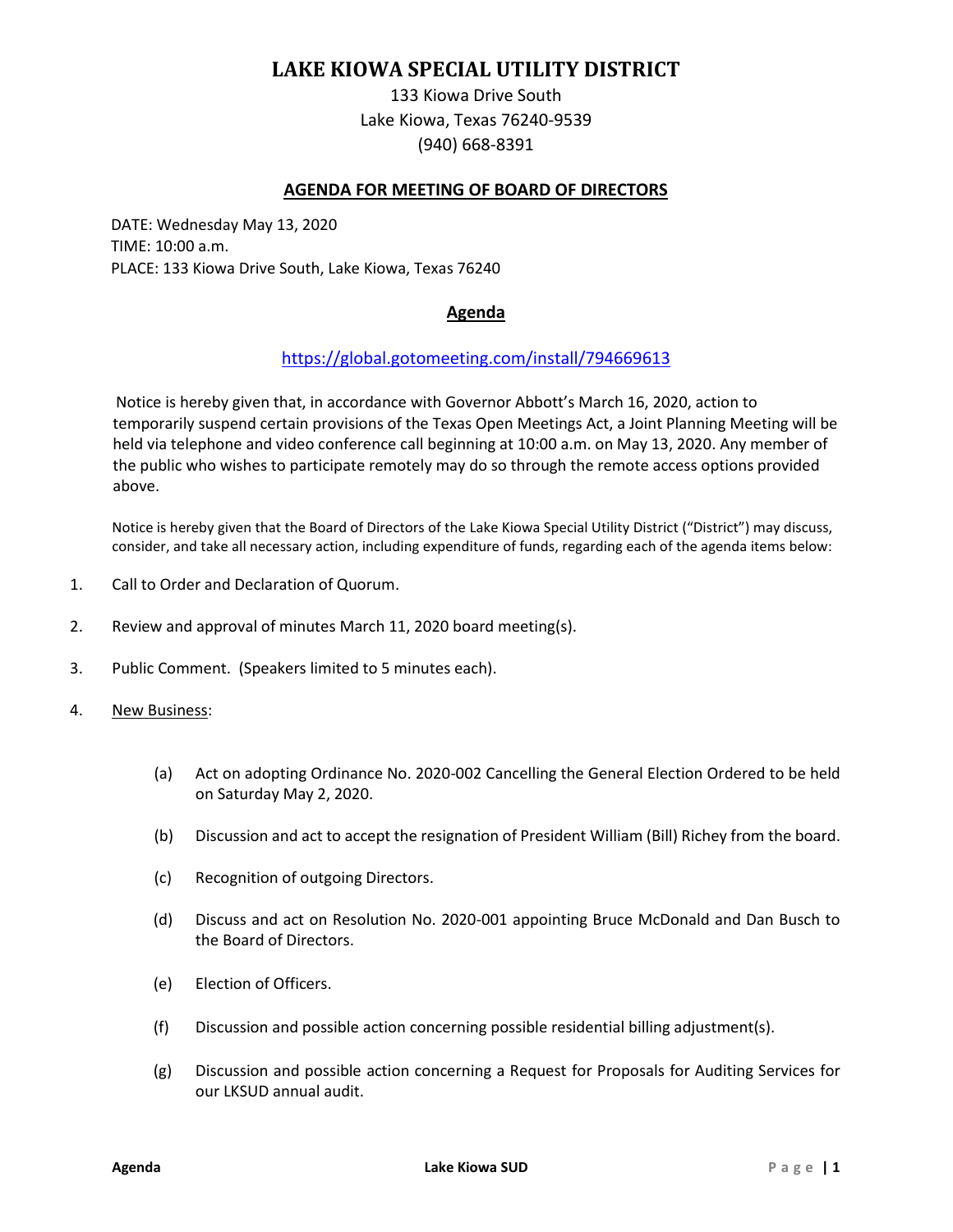- (h) Discussion and possible approval to contract with SC Tracking Solutions to handle our Backflow and CSI testing and inspections.
- (i) Discussion approval of 2020 -2021 Annual Budget.
- 5. Old Business:
	- (a) Update and possible action concerning possible action on engineering services for Phase 4 of the waterline project.
- 6. Committee reports:
	- (a) Human Resources (HR) Committee:
	- (b) Budget and Rates Committee:
	- (c) Long-range Planning and Conservation Committee:

### 7. Reports:

(a) General Manager re: review of contractual matters; water system maintenance and status; status of capital improvement projects; rates and finances; customer relations; employee matters; special projects; equipment, materials, and vehicles; administrative matters; and, recommendations for water system improvements.

- (b) Investment Officer re: Quarterly Financial Report. (Apr., Jul., Oct., Jan.)
- (c) Recent activities of the North Texas Groundwater Conservation District.
- 8. Review and accept monthly financial report(s) and approve payment of bills:
- 9. Discussion on future agenda items:

### 10. Adjourn:

\* Reports from District standing committees will include a briefing by each committee for the Board on the activities of the committee, if any, since the last regular Board meeting. The above agenda schedule represents an estimate of the order for the indicated items and is subject to change at any time.

These public meetings are available to all persons regardless of disability. If you require special assistance to attend the meeting, please call (940) 668-8391 at least 24 hours in advance of the meeting to coordinate any special physical access arrangements.

For questions regarding this notice, please contact Ronny Young at (940) 668-8391, at gm@lksud.org, or at 133 Kiowa Dr. S., Lake Kiowa Tx. 76240.

At any time during the meeting or work session and in compliance with the Texas Open Meetings Act, Chapter 551, Government Code, Vernon's Texas Codes, Annotated, the Lake Kiowa Special Utility District Board may meet in executive session on any of the above agenda items or other lawful items for consultation concerning attorney-client matters (§551.071); deliberation regarding real property (§551.072); deliberation regarding prospective gifts (§551.073); personnel matters (§551.074); and deliberation regarding security devices (§551.076). Any subject discussed in executive session may be subject to action during an open meeting.